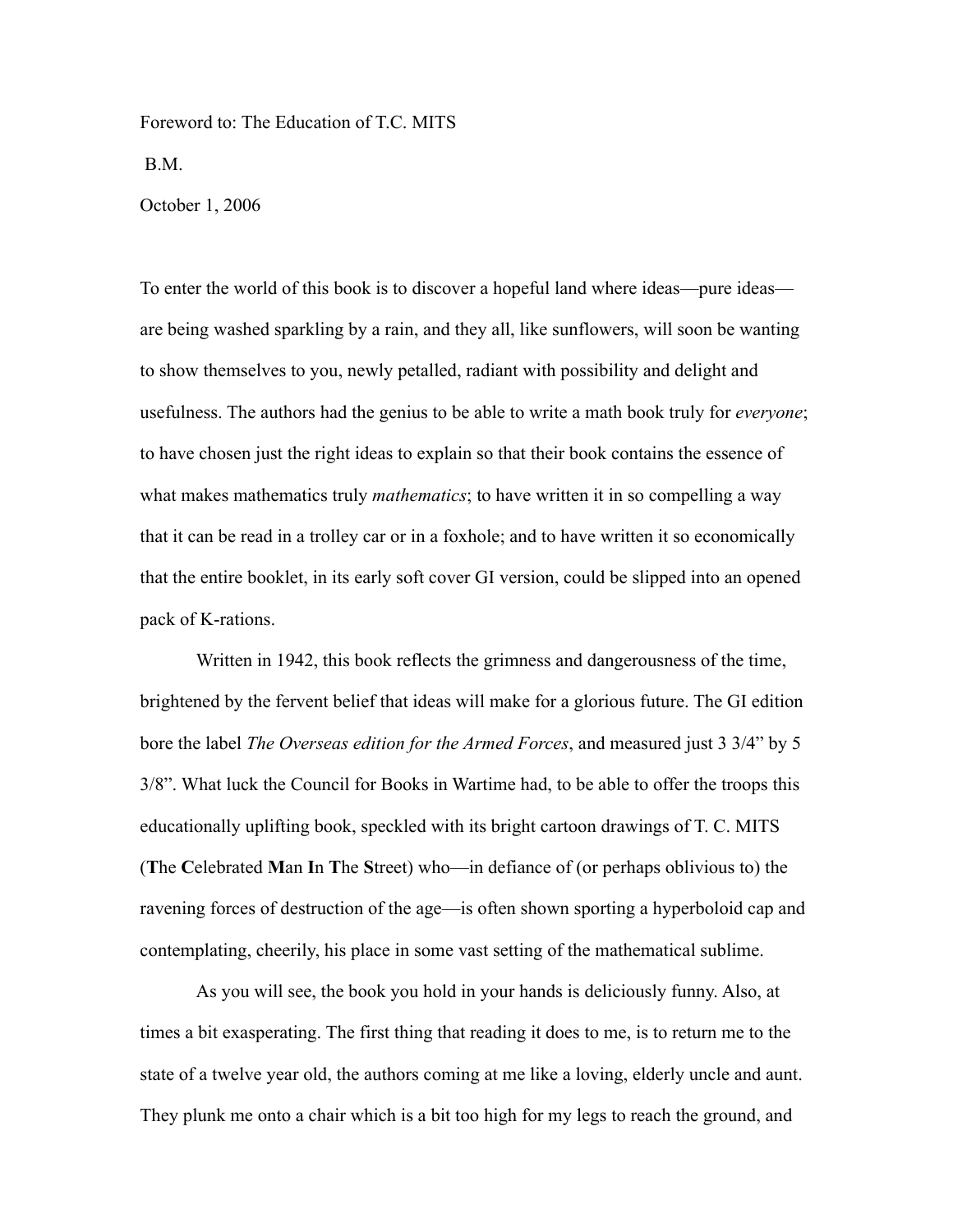slide a large glass of chocolate milk and a home-baked cookie in my direction, all in preparation for showering me with exuberant lessons (of life, of math, of the world . . . stuff like that), each with its concomitant ulterior moral.

## **With or without the chocolate milk and cookies, the encounter with the**

**Liebers is thrilling because** the math they do is utterly wonderful. Their eye-opening simple questions (section 3) about tying belts around the equator, and loosening those belts ever so slightly, have the uncanny effect of getting you, me, and Mr. MITS to think (and think deeply) in a quantitative way, before we realize what's happening to us. The Liebers invite us to the *wedding* of algebra and geometry (section 7). They tell, pokerfaced, an enticing, but false proof, in Euclidean geometry, the persuasiveness of which **requires** relying on a subtly incorrect hypothesis in one of their own diagrams (section 13). Once they assist in exposing their misleading illustration, a moral (as you can imagine) follows. They offer their readers a tincture of calculus (section 10), which to my mind—is all that you need have in order to feel the genius of that subject. They give us a taste of finite geometries (section 15, entitled *Pride and Prejudice*) from which the concept of *models for axioms of geometry* so effortlessly flows that they need spend hardly a phrase on these more abstract concepts: you just *see* them. They do their similar magic with finite arithmetics (section 16). They explain—really explain—the fourth dimension (section 18). They explain relativity. All of these explanations are laced with morals, comments about Hitler, and a cornucopia of avuncularity.

The current trend in education of a broad public follows the trend in more specialized education, the *mega biblion* approach, hitting the poor person who is to be uplifted with thicker and thicker tomes. So much so that, given the heft of contemporary Calculus texts, one wonders why the students don't get Physical Ed. credit for

2